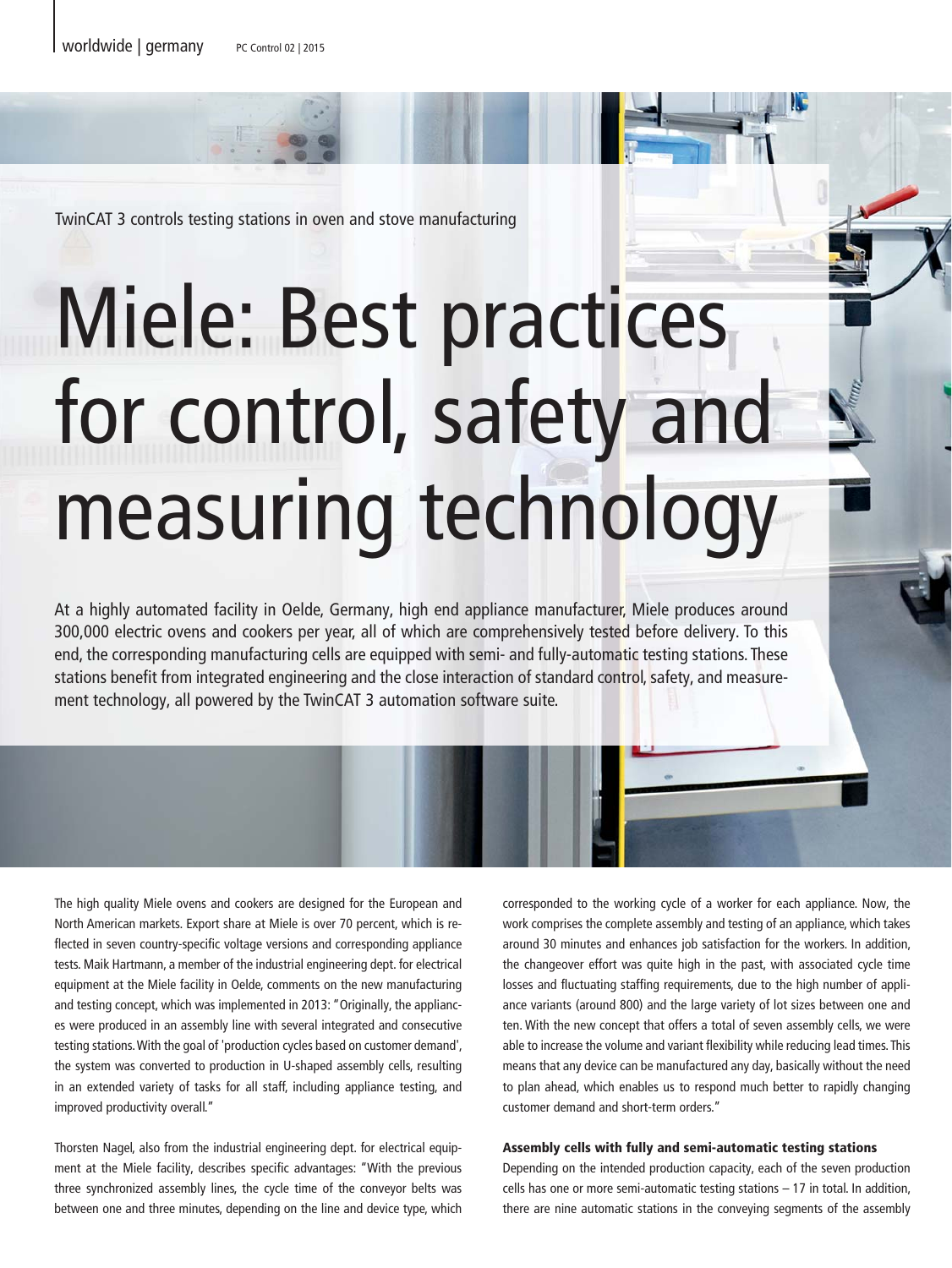

cells, which monitor the tests and the presence of "test content", forward the appliances to the central packing area and generate delivery notes, or divert

The actual functional testing, i.e. the statutory safety inspections, protective conductor measurements and high voltage tests, as well as numerous function tests, are carried out by a worker in the semi-automatic testing stations, based on a guided test sequence. Depending on the design of the around 1,000 appliances produced each day, the tests take between two and three minutes. Thanks to the underlying automation technology, all values can be logged in a central database.

#### Flexible and open control technology required

them for repair if faults are found.

In order to integrate the test stations in the respective production environment, flexible and open control technology is required, just like in the previous production line environment. Maik Hartmann continues: "From the outset, we ben-



**In addition to the semi-automatic testing stations, the production process is monitored from the workstations, which are controlled via 19" multi-touch CP2219 built-in Panel PCs.**

# i At a glance:

#### Solutions for testing station automation

Testing and automatic workstations in oven and cooker production

## Customer benefits

Control, safety, and measurement technology with integrated software and hardware

#### Applied PC Control

- TwinCAT 3: Consistent engineering and runtime system, integrated into Visual Studio®
- TwinSAFE: Safety technology, seamlessly integrated within standard control technology
- EL34xx: EtherCAT power measurement terminals for integration of measurement functions
- EL6614: Ethernet switch port terminal for integration of TCP/IP-capable measuring devices and sensors
- CP3919, CP2219: Multi-touch Control Panels and Panel PCs for convenient operation

efited from the Beckhoff Bus Terminal system, which enables us to implement a uniform and compact I/O architecture. An additional benefit is the openness regarding the different bus systems, so that it was also quite easy to operate the test stations in a CANopen or PROFIBUS environment." Thorsten Nagel agrees: "By leveraging the modular Bus Terminal technology, it is easy to log the numerous test signals and integrate them into the system. A key factor for efficient individual testing stations, particularly in the new assembly cells with their extended task requirements, is an error-free and comfortable dialogue with the tester. It therefore made sense to use not only the I/Os, but also PC-based control technology from Beckhoff."

According to the two Miele experts, these system benefits enable uniform, well-structured control hardware. Due to its high degree of flexibility, PC-based control can be extended easily to cover new testing requirements. EtherCAT offers particular advantages as a communication system that is not only extremely powerful, but also offers the choice of bus topology based on the individual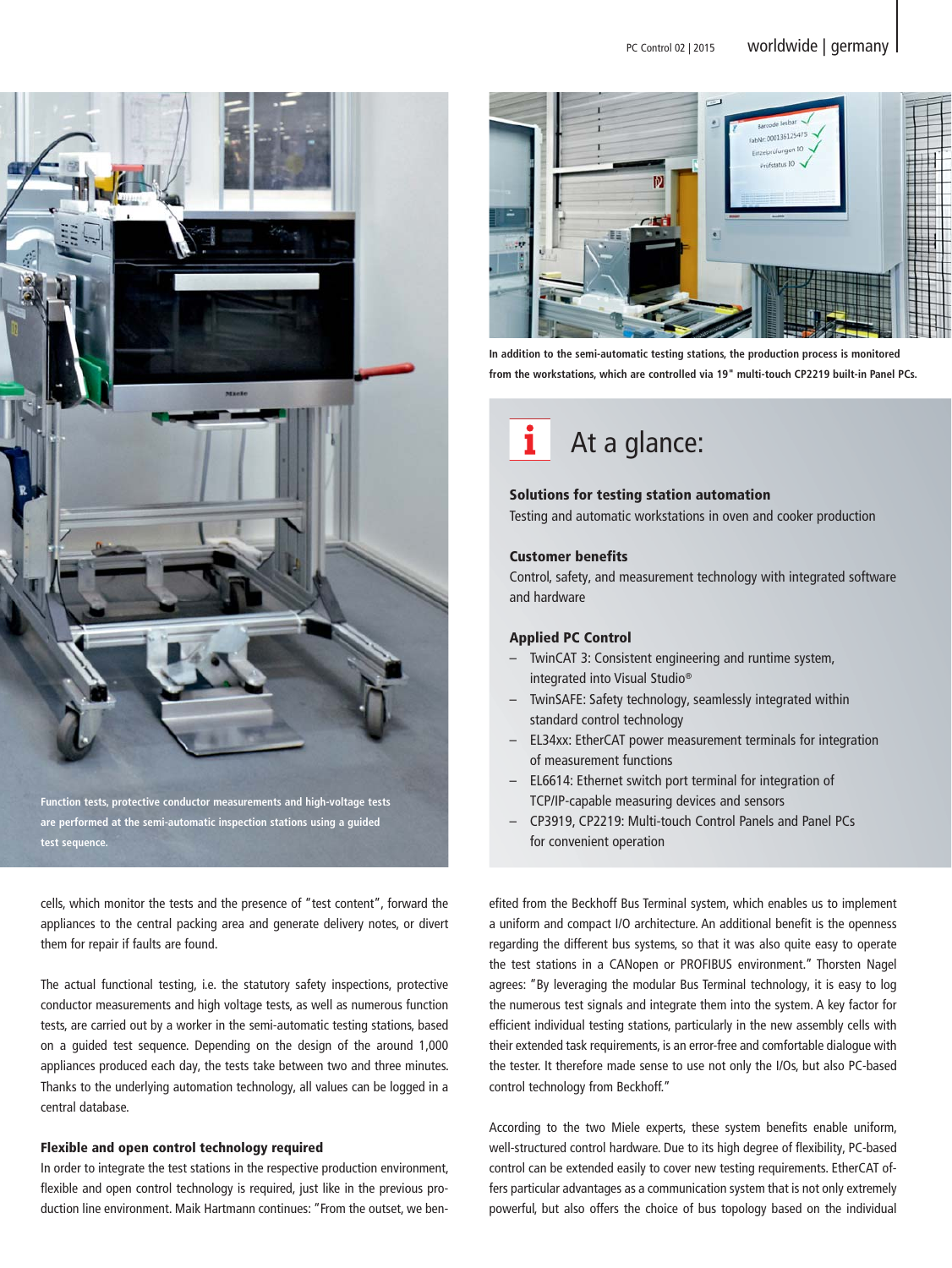

requirements. This is complemented by excellent diagnostic capabilities, which facilitate working from the development environment right into the fieldbus or I/O level.

#### TwinCAT 3 as integrated and consistent software

With the transition to the new manufacturing and testing station concept, the new TwinCAT 3 software generation was introduced as the automation suite. According to Maik Hartmann, the biggest advantages of the platform include integration into the Visual Studio® engineering environment and integrated TwinSAFE safety functionality.

The given software structure of a testing station comprises the internally developed "Miele testing and workstation" (MPA), which provides visualization and data exchange with the ERP level. Additionally, the system reads the device-specific test sequences from the central production database, for example. As a subordinate system, which is linked to the MPA via ADS communication,

TwinCAT 3 deals with traditional control tasks and I/O data processing. Particularly with respect to this overall architecture, TwinCAT 3 offers the decisive advantage, according to Thorsten Nagel: "Thanks to the full integration of TwinCAT in Visual Studio®, we can now work consistently in a single development environment. This makes project development much easier. In the past, we had to use a large number of tools – for different PLC generations, robot and safety controllers, as well as special real-time operating systems – which weren't even able to run on the same computer in some cases. An additional benefit was the straightforward and efficient nature of porting the existing TwinCAT 2 projects to TwinCAT 3."

According to Maik Hartmann, the seamless integration of safety technology is another important aspect relating to the use of TwinCAT: "The semi-automatic testing stations include a light curtain, emergency stop, and a door contact switch as safety elements. In addition, we have to meet the safety requirements of the Low-Voltage Directive, to ensure safe switching of the test voltages. All